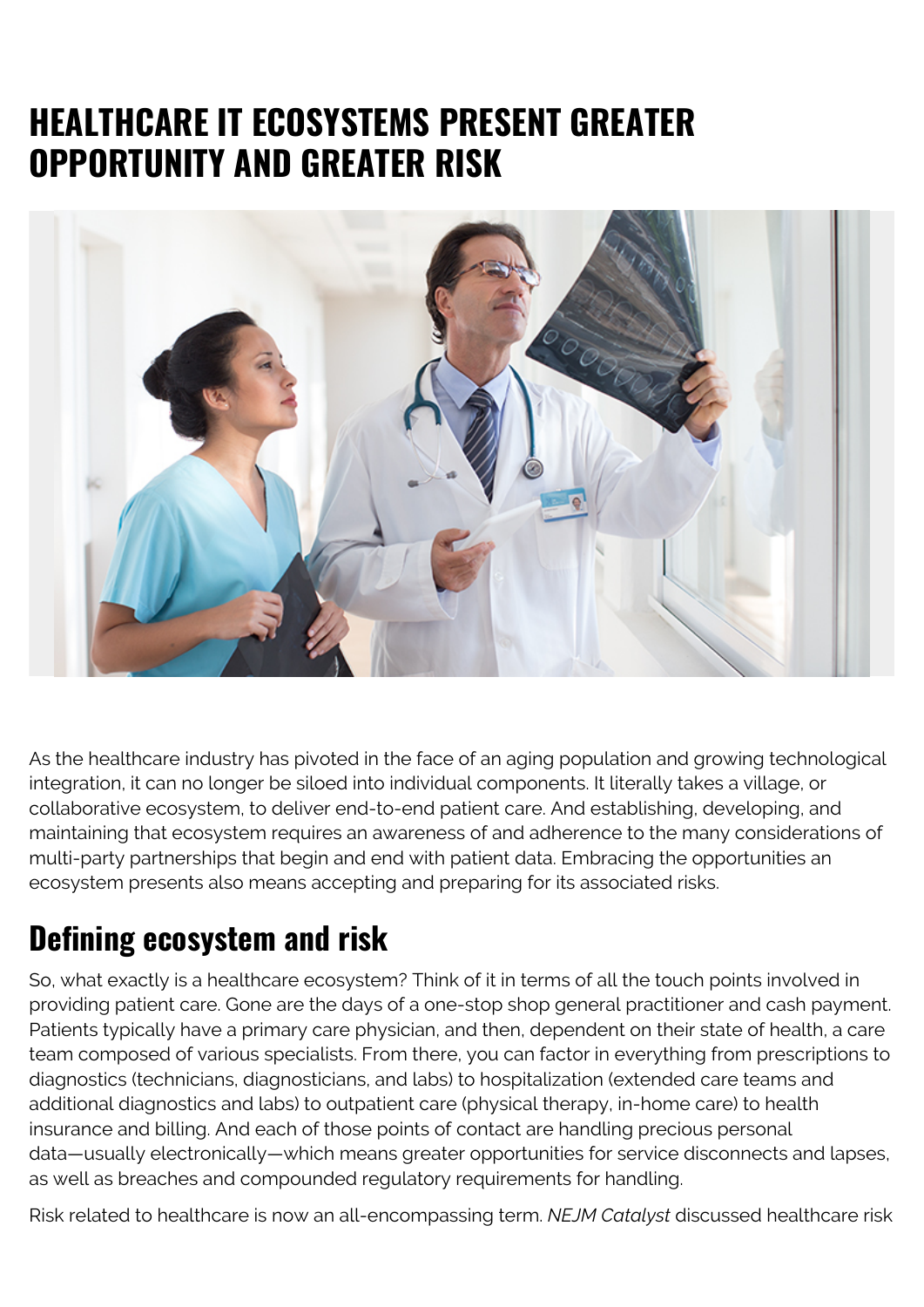management in a [2018 brief](https://catalyst.nejm.org/doi/full/10.1056/CAT.18.0197) as inclusive of "the clinical and administrative systems, processes, and reports employed to detect, monitor, assess, mitigate, and prevent risks." It's evolved from its former reference to the much narrower considerations of patient safety and medical errors to include "the expanding role of healthcare technologies, increased [cybersecurity](https://blogs.bmc.com/blogs/cybersecurity/) concerns, the fast pace of medical science, and the industry's ever-changing regulatory, legal, political, and reimbursement climate." It covers a lot, and as such, the healthcare industry has shifted its view of risk from reactive remediation (aftercare, if you will) to proactive prevention.

The [American Society for Health Care Risk Management](https://www.ashrm.org/) (ASHRM) calls that new world order [enterprise risk management](https://www.ashrm.org/system/files?file=media/file/2019/06/ERM-Tool_final.pdf) (ERM), which uses technology to address comprehensive organizational risk mitigation vs. business unit-specific concerns, and data analytics to make decisions, unite departments, prioritize risks, and allocate resources across eight risk domains:

- Operational
- Clinical/patient safety
- Strategic
- Financial
- Human capital
- Legal/regulatory
- Technology
- Hazard

## **The role of technology**

According to Hal Wolf, president and CEO of Healthcare Information and Management Systems Society, Inc. (HIMSS), a global advisor and thought leader that "supports the transformation of the health ecosystem through information and technology," [digital transformation](https://blogs.bmc.com/blogs/what-is-digital-transformation/) has been a primary driver toward the ecosystem model. "The advancement in digital capabilities has demonstrated that payers, healthcare providers, vendors, technology solution providers, and patients have become more closely linked than ever before," he said in December as he was [looking toward 2020.](https://www.himss.org/resources/whats-next-health-transforming-global-health-ecosystem)

"We see all stakeholders within the health ecosystem working more closely…with patients as essential partners. forcing us to look beyond the traditional methods of serving our patients in brick and mortar settings, and instead use innovation and technology to extend care outside the hospital in ways that better fit the needs of the consumer."

Andy Shin, chief operating officer for the American Hospital Association Center for Health Innovation, [reflected in a blog last fall](https://www.aha.org/news/healthcareinnovation-thursday-blog/2019-11-07-why-ecosystems-will-be-2020-leading-health-care) that a successful ecosystem must measure more than the individual contribution of each member and instead look at how each makes the collective organization stronger by working together. "An ecosystem approach requires understanding each individual's or organization's role as part of a larger symphony of stakeholders. Then, an ecosystem leader or leaders must convince all stakeholders to play from the same sheet music," he said.

"Magic occurs when providers, purchasers and payers, the public sector, communities, and entrepreneurs collaborate toward a shared purpose while playing complementary, but independent, roles in improving health. be successful, a health care ecosystem must facilitate shared purpose, vision, and values, while still allowing for individual creativity and innovation to drive transformation."